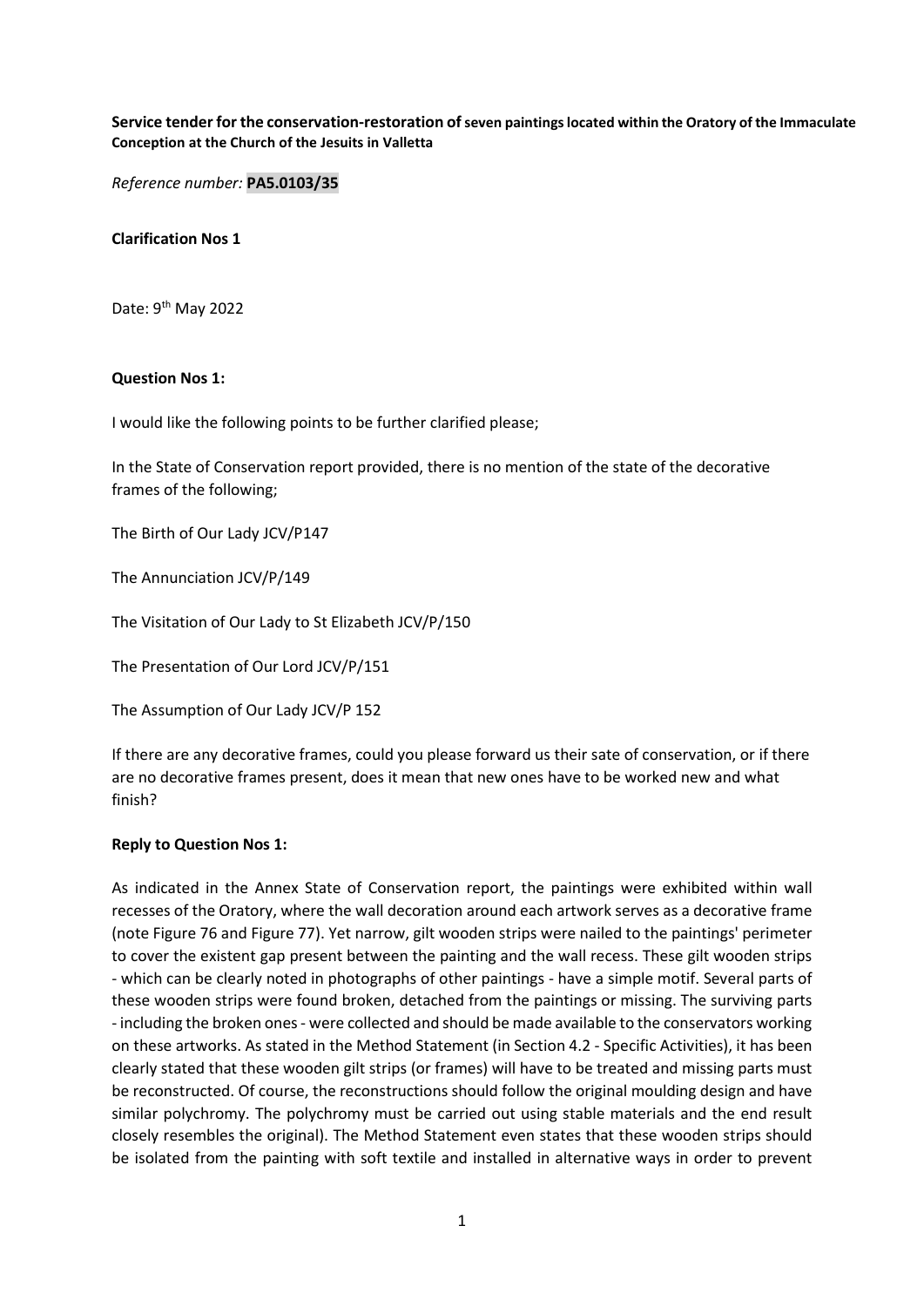damaging the original paint layer of the artworks. The following is quoted from the Method Statement provided in the Tender Document:

"Following the conservation-restoration treatments, all the artefacts are to be installed into their original position. All paintings have gilt wooden frames that also need to be treated and the missing parts have to be reconstructed. The latter gilt wooden strips shall not be adhered to the painting. Instead, the wooden strips shall be only adhered to the wall using long stainless steel screws that can be removed with ease. The fixed wooden strips should secure the paintings in their original location. It is recommended to line the reverse side of the wooden strips with soft cotton textile in order to limit the wood from abrading the artworks' paint layer."

### Question Nos 2:

Also; In the Organisation and Methodology section in page 7 you ask the tenderer to Propose and Justify scientific analysis, which is a very generic request. Since we presume that a conservator has carried out the sent paintings condition report, and this person has inspected thoroughly the paintings state of conservation and their conservation necessities, I'm gently asking you to specify if the scientific analysis are definitely required (as the paintings seem to be in a relatively stable and fair state of conservation) and how many for each painting?

### Reply to Question Nos 2:

Conservation and restoration treatments should always be backed by scientific investigations. Professional conservators-restorers are expected to collaborate with heritage scientists in order to better understand: the manufacturing technique of an artwork; past treatments; and its current state of conservation. The State of Conservation report for the Oratory paintings is based on thorough (yet preliminary) on-site investigations by a warranted conservator-restorer. Still, it is expected that the conservator-restorer who will be intervening on these paintings will have to re-examine and document each artwork in various light sources and with a near-infrared camera. Other non-destructive scientific analysis (carried out by a cultural scientist) helps the conservator-restorer in making informed decisions and to better define the most adequate treatment methodology for each artwork. The following paragraph, quoted from the Method Statement in the Tender Document, explains the necessity of scientific investigations:

"Scientific analysis – such as stratigraphy of the paint layers; identification of the paintings' constituent materials; identification of non-original materials; and the analysis of degradation processes – are encouraged and could be requested by the project representative. Such analysis is intended to better understand the artwork and its alterations, as well in order to better plan the treatment methodology."

It is very important to note that the conservator-restorer who will work on these paintings should be a professional who, based on the information provided in the State of Conservation report, shall be capable of determining the scientific analysis - including the necessary number of tests - required for each artwork. A heritage scientist could be sought for advice on this matter if necessary. It is important to focus primarily on non-destructive analysis that could include, for instance, the use of a portable XRF for the identification of pigments.

Such scientific analysis is necessary, regardless of the artworks' state of conservation. The State of Conservation report clearly demonstrates that the majority of the artworks are not in a fair and stable condition. It is possible to note, for instance, that the paint layer of many paintings detached and